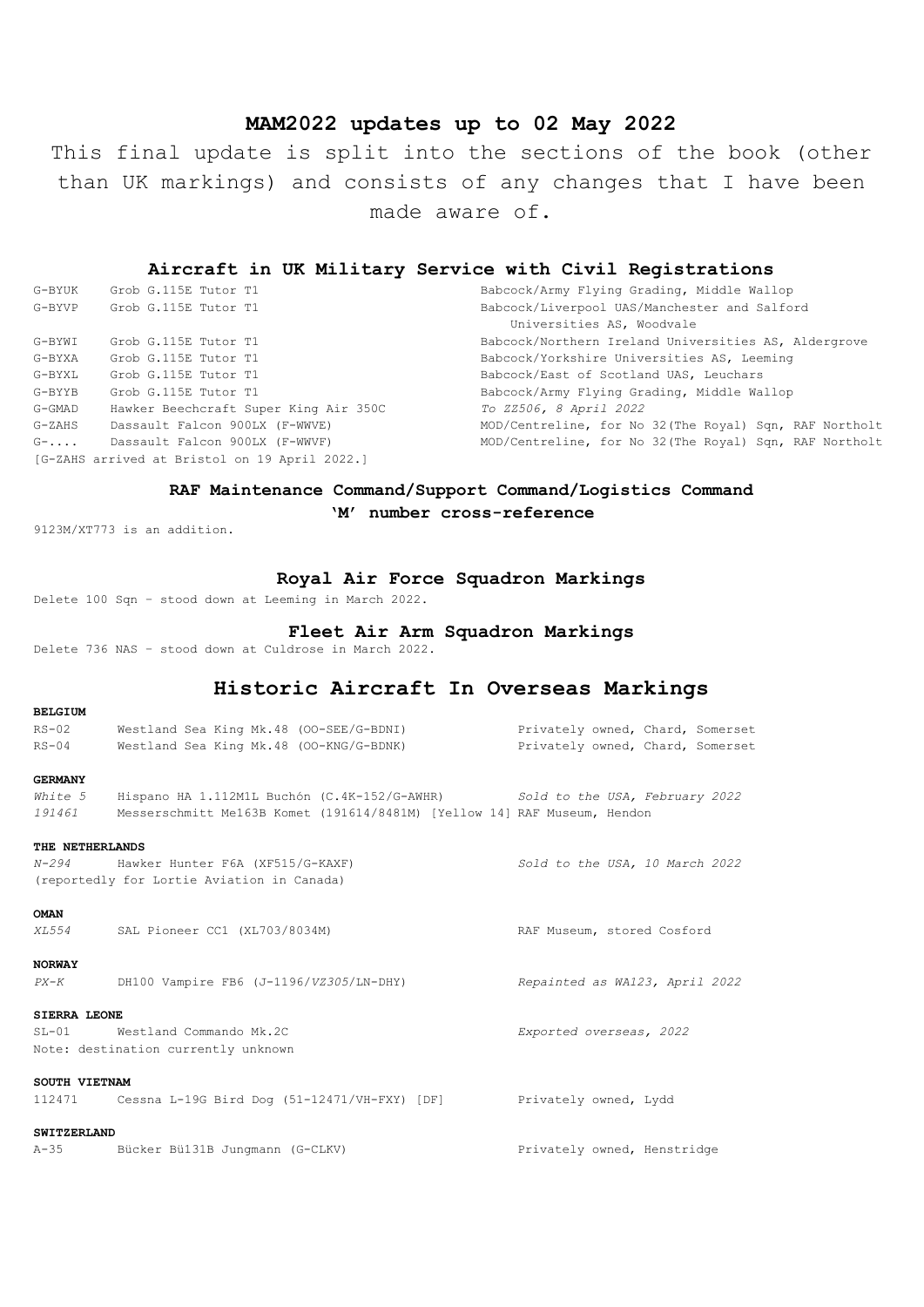| USA         |                                                 |                                              |
|-------------|-------------------------------------------------|----------------------------------------------|
| 27          | Boeing-Stearman N2S-3 Kaydet (4304/G-CJYK)      | Privately owned, Dublin, Eire                |
| 16011       | Hughes $OH-6A$ Cayuse $(69-16011/G-OHGA)$       | Sold to the USA, April 2022                  |
| 162737      | McD AV-8B Harrier II (fuselage) [38]            | RAF, Wittering                               |
| 163423      | McD AV-8B Harrier II                            | Privately owned, Leeds Castle, Kent          |
| 479766      | Piper L-4H Grasshopper (44-79766/G-BKHG) [63-D] | Privately owned, Duxford                     |
| 480762      | Piper L-4J Grasshopper (44-80762/EI-BBV)        | Privately owned, Ballyboy, Eire              |
| 42-93510    | Douglas C-47A Skytrain [CM] <ff></ff>           | Boscombe Down Aviation Collection, Old Sarum |
| 44-80594    | Piper L-4J Grasshopper (G-BEDJ)                 | Privately owned, Stow Maries                 |
| $51 - 7655$ | NA T-28A Fennec (ZU-FWH)                        | Privately owned, Sywell                      |
| 84-0001     | McD F-15C Eagle [LN] $bk/v$                     | RAF Lakenheath, GI use                       |
|             |                                                 |                                              |

# **Irish Military Aircraft Markings**

280 Pilatus PC.XII/47E (HB-FXT) \$ IAC No 102 Sqn/1 Operations Wing, Baldonnel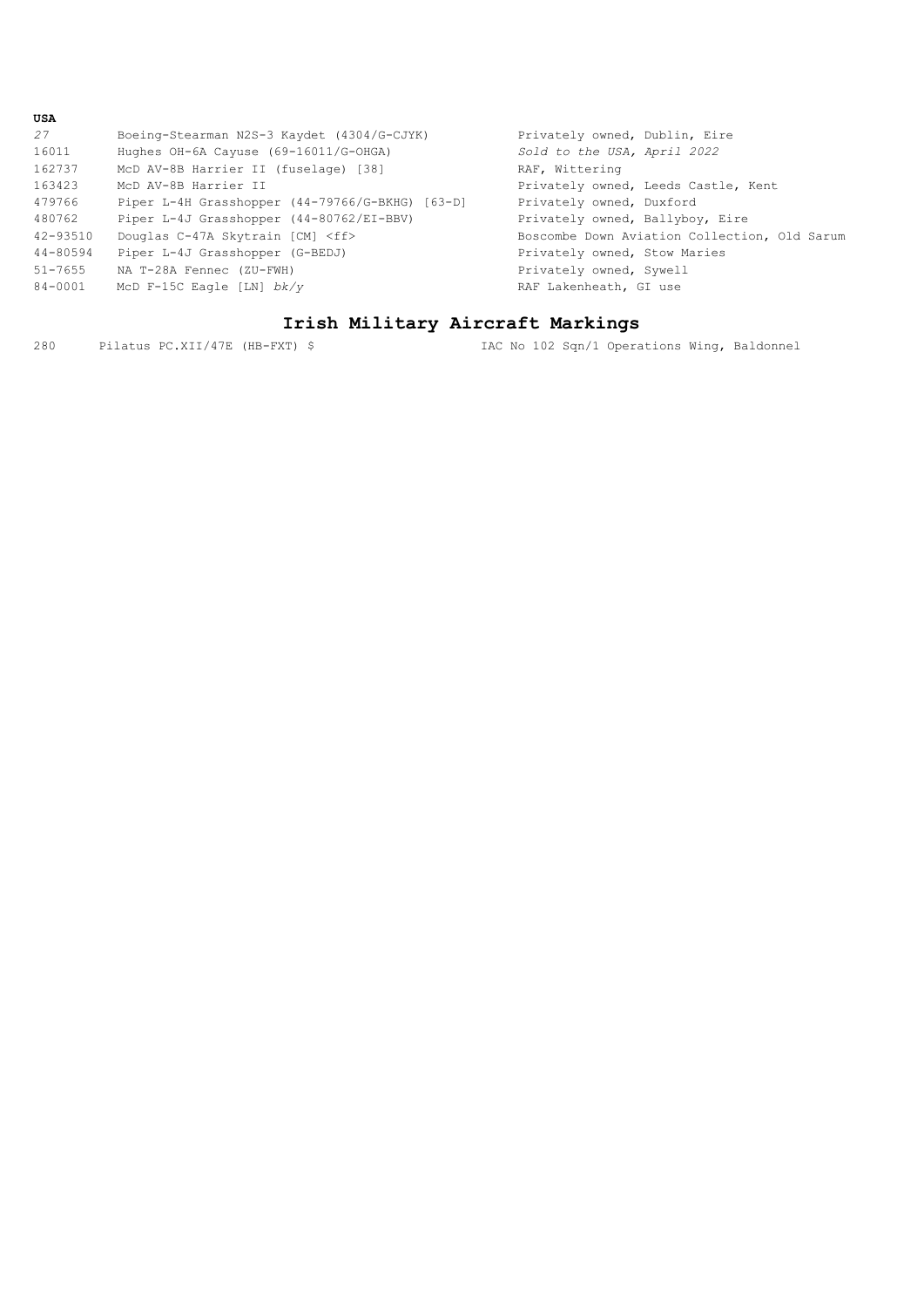# **Overseas Military Aircraft Markings**

| <b>ALGERIA</b> |                                                                      |                                               |
|----------------|----------------------------------------------------------------------|-----------------------------------------------|
| 7T-WJB         | Lockheed LM.100J Super Hercules (5824)                               | FAA, on order                                 |
| 7T-WJC         | Lockheed LM.100J Super Hercules                                      | FAA, on order                                 |
| 7T-WJD         | Lockheed LM.100J Super Hercules                                      | FAA, on order                                 |
|                |                                                                      |                                               |
| <b>BELGIUM</b> |                                                                      |                                               |
| FA-92          | SABCA (GD) F-16A MLU Fighting Falcon                                 | FAB $1 \,$ Sm/350 Sm (2 Wg), Florennes        |
| $FB-21$        | SABCA (GD) F-16B MLU Fighting Falcon                                 | FAB 31 Sm/349 Sm/OCU (10 Wg), Kleine-Brogel   |
|                |                                                                      |                                               |
| FINLAND        |                                                                      |                                               |
| HN-435         | McDonnell Douglas F-18C Hornet                                       | Ilmavoimat HävLLv 31, Kuopio/Rissala          |
| HN-453         | McDonnell Douglas F-18C Hornet                                       | Ilmavoimat HävLLv 31, Kuopio/Rissala          |
|                |                                                                      |                                               |
| <b>FRANCE</b>  |                                                                      |                                               |
|                | Armée de l'Air et de l'Espace (AA)                                   |                                               |
| 111            | Airtech CN-235M-200 [64-II] \$                                       | AA ET 03.062 Ventoux, Evreux                  |
| E85            | D-BD Alpha Jet E [F-UGFF]                                            | Withdrawn from use, 2022                      |
| 332            | Dassault Rafale B [4-IG]                                             | AA EC 02.004 La Fayette, St Dizier            |
| 336            | Dassault Rafale B [4-IK] \$                                          | AA EC 02.004 La Fayette, St Dizier            |
| 338            | Dassault Rafale B [4-IO]                                             | AA EC 02.004 La Fayette, St Dizier            |
| 341            | Dassault Rafale B [4-FH]                                             | AA EC 01.004 Gascogne, St Dizier              |
| 347            | Dassault Rafale B [4-FN]                                             | AA EC 01.004 Gascogne, St Dizier              |
| 103            | Dassault Rafale C [7-HR] \$                                          | Sold to Greece as 410, 2022                   |
| 112            |                                                                      |                                               |
| 118            | Dassault Rafale C [30-IQ]<br>Dassault Rafale C [30-IW]               | Sold to Greece as 413, 2022                   |
|                |                                                                      | Sold to Greece as 411, 2022                   |
| 123            | Dassault Rafale C [30-GB]                                            | Sold to Greece as 412, 2022                   |
| 127            | Dassault Rafale C [30-GF]                                            | AA EC 02.030 Normandie-Niémen, Mont-de-Marsan |
| 134            | Dassault Rafale C [30-GM]                                            | AA EC 03.030 Lorraine, St Dizier              |
| 136            | Dassault Rafale C [30-GO]                                            | AA EC 03.030 Lorraine, St Dizier              |
| 5836           | Lockheed C-130J Hercules II [61-PO]                                  | AA EFATT, Orléans                             |
| 5847           | Lockheed C-130J Hercules II [61-PP]                                  | AA EFATT, Orléans                             |
| 5874           | Lockheed KC-130J Hercules II [61-PQ]                                 | AA EFATT, Orléans                             |
| 5890           | Lockheed KC-130J Hercules II [61-PR]                                 | AA EFATT, Orléans                             |
| R211           | Transall C-160R [64-GK]                                              | Withdrawn from use at Pau, 2022               |
| R212           | Transall C-160R [64-GL] \$                                           | AA EEA 01.054 Dunkerque, Evreux               |
| R217           | Transall C-160R [64-GQ]                                              | Preserved at Montélimar, 2022                 |
| Notes:         |                                                                      |                                               |
|                | 1. EFATT is short for Escadron Franco-Allemand de Transport Tactique |                                               |
|                | 2. The unit for Rafale 127 is unconfirmed.                           |                                               |
|                | Aéronautique Navale/Marine (AN)                                      |                                               |
| 008            | Airbus Helicopters H.160B (F-WWOA)                                   | AN 32 Flottille, Lanvéoc/Poulmic              |
| 6              | Dassault Rafale M                                                    | AN 12 Flottille, Landivisiau                  |
| 32             | Dassault Rafale M \$                                                 | AN 12 Flottille, Landivisiau                  |
| 35             | Dassault Rafale M \$                                                 | AN 12 Flottille, Landivisiau                  |
| 40             | Dassault Rafale M                                                    | AN ETR 03.004 Aquitaine, St Dizier            |
| 81             | Eurocopter AS.365N Dauphin \$                                        | AN 35 Flottille, Hyères                       |
| 157            | Eurocopter AS.365N Dauphin                                           | AN 35 Flottille, Le Touquet                   |
|                | Aviation Legére de l'Armée de Terre (ALAT)                           |                                               |
| 1480           | NH Industries NH. 90-TTH Caïman [EBZ]                                | ALAT (on order)                               |
|                | French Government                                                    |                                               |
| JBD            | Eurocopter EC.145C-1 (9019)                                          | Gendarmerie, Tarbes                           |
| F-ZBGK         | Hawker Beechcraft King Air B350ER (FL-682)                           | Douanes Francaises, Bordeaux                  |
|                |                                                                      |                                               |
| <b>GERMANY</b> |                                                                      |                                               |
| $55 + 01$      | Lockheed C-130J Hercules II                                          | Luftwaffe EFATT, Orléans                      |
| 55+02          | Lockheed C-130J Hercules II                                          | LMTAS, Marietta                               |
| 79+17          | NH Industries NH. 90-TTH                                             | Heer THR 10, Fassberg                         |
| 79+61          | NH Industries NH.90-NFH Sea Lion                                     | Marineflieger MFG 5, Nordholz                 |
| 79+63          | NH Industries NH. 90-NFH Sea Lion                                    | Marineflieger MFG 5, Nordholz                 |
|                |                                                                      |                                               |
| <b>GREECE</b>  |                                                                      |                                               |
| 520            | Lockheed Martin F-16C-52 Fighting Falcon                             | HAF 340 Mira/115 PM, Souda                    |
|                |                                                                      |                                               |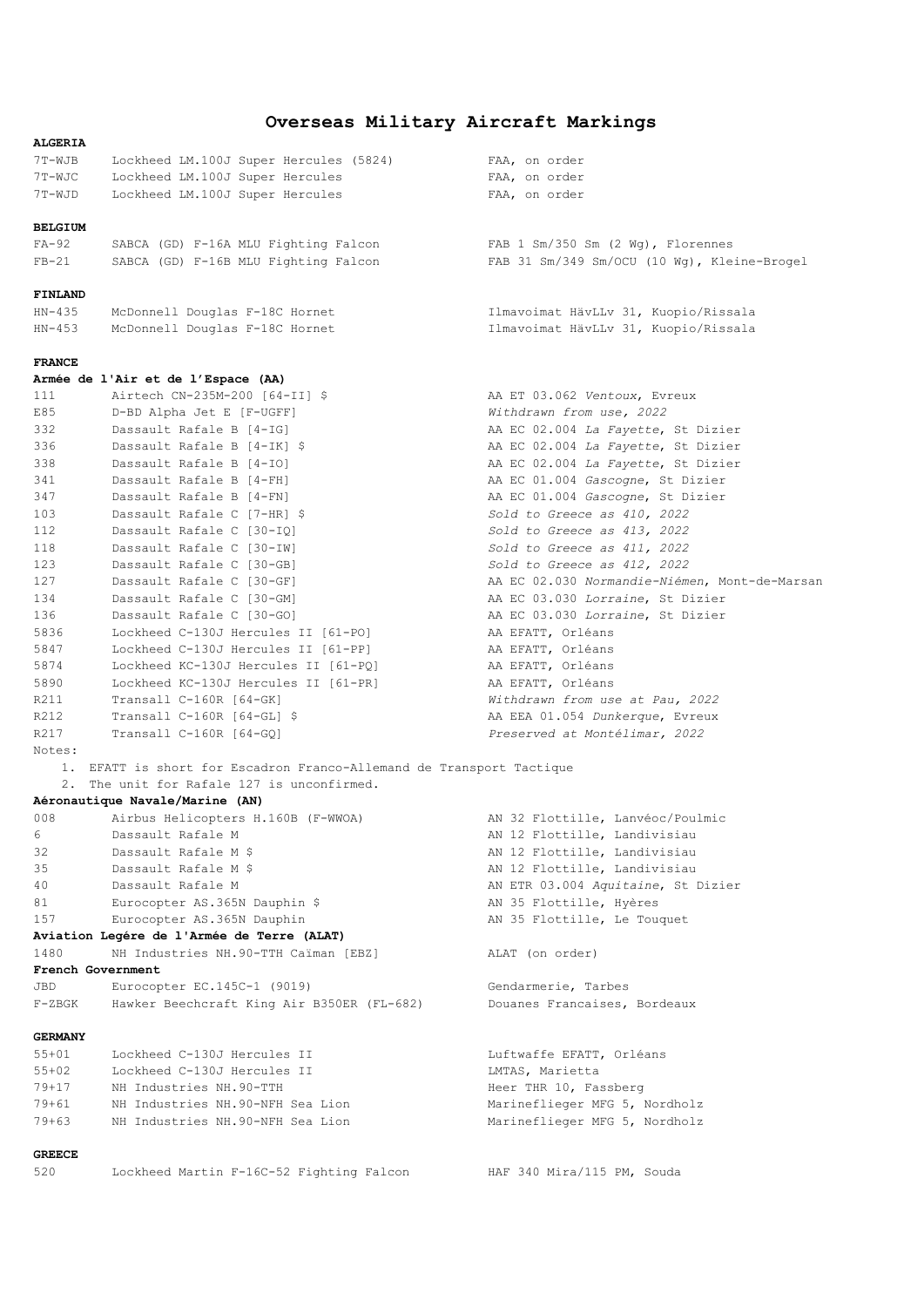#### **ITALY**

| MM7212   | McDonnell Douglas AV-8B Harrier II+ [1-06]   | Withdrawn from use, 2020               |
|----------|----------------------------------------------|----------------------------------------|
| MM7279   | Eurofighter F-2000A Typhoon [36-07]          | AMI 936° GEA, Gioia del Colle          |
| MM7284   | Eurofighter F-2000A Typhoon [36-15]          | AMI 936° GEA, Gioia del Colle          |
| MM7295   | Eurofighter F-2000A Typhoon [51-15]          | AMI 132° Gruppo/51° Stormo, Istrana    |
| MM7366   | Lockheed Martin F-35A Lightning II [6-01]    | AMI/FACO, Cameri                       |
| MM7455   | Lockheed Martin F-35B Lightning II [32-18]   | AMI/FACO, Cameri                       |
| CSX62225 | Aeritalia YEC-27J JEDI [46-90]               | Leonardo, Turin                        |
| MM62329  | Gulfstream Aerospace E-550A (N581GA) [14-13] | AMI 71° Gruppo/14° Stormo, Pratica di  |
| MM81800  | AgustaWestland HH-139A [15-44] \$            | AMI 84° Centro CSAR/15° Stormo, Brindi |
| MM81804  | AgustaWestland HH-139A [15-48]               | AMI 84° Centro CSAR/15° Stormo, Brindi |
| CSX82038 | AgustaWestland HH-139B [15-75]               | AMI 83º Gruppo CSAR/15º Stormo, Cervia |

#### **IVORY COAST**

TU-VAI Grumman G.1159C Gulfstream IV-SP Ivory Coast Government, Abidjan

#### **NETHERLANDS**

|         | Koninklijke Luchtmacht (KLu)                   |                                          |
|---------|------------------------------------------------|------------------------------------------|
| $F-025$ | Lockheed Martin F-35A Lightning II             | KLu 322 Sqn, Leeuwarden                  |
| $F-026$ | Lockheed Martin F-35A Lightning II             | KLu 322 Sqn, Leeuwarden                  |
| J-066   | Fokker (GD) F-16BM Fighting Falcon             | Withdrawn from use at Volkel, March 2022 |
| $T-060$ | Airbus A.330-243 MRTT (KC-30) (EC-340/MRTT060) | Airbus, Madrid/Getafe                    |

#### **NORWAY**

| 060  | Westland Sea King Mk.43B      | RNoAF, stored Bodø |  |
|------|-------------------------------|--------------------|--|
| 071  | Westland Sea King Mk.43B      | RNoAF, stored Bodø |  |
| 9583 | Boeing P-8A Poseidon (N684DS) | RNOAF 333 Skv, And |  |
| 9584 | Boeing P-8A Poseidon (N685DS) | RNOAF 333 Skv. And |  |

#### **PORTUGAL**

14810 Lockheed P-3C CUP+ Orion FAP Esq 601, Beja

#### **SPAIN**

| ∪.⊥0−04     | EALOITANCEL EL.ZOOO IIION (IOOOO) [14-04] | LUA 142 LSC/AId 14, AIDACE |
|-------------|-------------------------------------------|----------------------------|
| $C.16 - 67$ | Eurofighter EF.2000 Tifón (10090) [14-67] | EdA 142 Esc/Ala 14, Albace |
| $C.16 - 72$ | Eurofighter EF.2000 Tifón (10147) [14-72] | EdA 142 Esc/Ala 14, Albace |
| $E.25 - 08$ | CASA 101EB Aviojet [79-08,2]              | EdA Patrulla Aquila/AGA, M |
| $E.25 - 52$ | CASA 101EB Aviojet [794-52]               | EdA 794 Esc, Murcia/San Ja |
| $E.25 - 63$ | CASA 101EB Aviojet [74-17]                | EdA 793 Esc/794 Esc/AGA, M |
| $E.25 - 78$ | CASA 101EB Aviojet [79-02,5]              | EdA Patrulla Aquila/AGA, M |
| $E.27 - 12$ | Pilatus PC-21 (10250) [792-12]            | EdA 792 Esc/AGA, Murcia/Sa |
| $E.27 - 14$ | Pilatus PC-21 (10252) [792-14]            | EdA 792 Esc/AGA, Murcia/Sa |
| $E.27 - 15$ | Pilatus PC-21 (10253) [792-15]            | EdA 792 Esc/AGA, Murcia/Sa |
| $E.27 - 16$ | Pilatus PC-21 (10254) [792-16]            | EdA 792 Esc/AGA, Murcia/Sa |
|             | T.12D-75 CASA 212-200 Aviocar [47-14]     | EdA, stored Cuatro Vientos |

#### **SWEDEN**

 NH Industries NH.90-TTH (Hkp.14F) (145046) [46] Hkpflj 1.HkpSkv, Luleå/Kallax NH Industries NH.90-TTH (Hkp.14F) (145047) [47] Hkpflj 1.HkpSkv, Luleå/Kallax NH Industries NH.90-TTH (Hkp.14F) (145050) [50] Hkpflj 1.HkpSkv, Luleå/Kallax NH Industries NH.90-TTH (Hkp.14F) (144054) [54] Hkpflj 1.HkpSkv, Luleå/Kallax NH Industries NH.90-SAR (Hkp.14E) (142056) [56] Hkpflj 3.HkpSkv, Ronneby/Kallinge NH Industries NH.90-SAR (Hkp.14E) (142057) [57] Hkpflj 3.HkpSkv, Ronneby/Kallinge NH Industries NH.90-SAR (Hkp.14E) (141041) [58] Hkpflj 3.HkpSkv, Ronneby/Kallinge NH Industries NH.90-SAR (Hkp.14E) (142059) [59] Hkpflj 3.HkpSkv, Ronneby/Kallinge

# **TURKEY**

AMI 71° Gruppo/14° Stormo, Pratica di Mare AMI 84° Centro CSAR/15° Stormo, Brindisi AMI 84° Centro CSAR/15° Stormo, Brindisi

RNoAF, stored Bodø 358 Boeing P-833 Skv, Andøya 358 Boeing P-8A Poseidon (N685) RNoAF 333 Skv, Andøya

Withdrawn from use, 2020 AMI 936° GEA, Gioia del Colle AMI 936° GEA, Gioia del Colle AMI 132° Gruppo/51° Stormo, Istrana

Eurofighter EF.2000 Tifón (10053) [14-64] EdA 142 Esc/Ala 14, Albacete/Los Llanos EdA 142 Esc/Ala 14, Albacete/Los Llanos EdA 142 Esc/Ala 14, Albacete/Los Llanos EdA Patrulla Aguila/AGA, Murcia/San Javier EdA 794 Esc, Murcia/San Javier EdA 793 Esc/794 Esc/AGA, Murcia/San Javier EdA Patrulla Aguila/AGA, Murcia/San Javier EdA 792 Esc/AGA, Murcia/San Javier EdA 792 Esc/AGA, Murcia/San Javier EdA 792 Esc/AGA, Murcia/San Javier EdA 792 Esc/AGA, Murcia/San Javier

```
39278 SAAB JAS 39C Gripen [278] Flygvapnet Flottiljer 17, Ronneby/Kallinge
```
21-0118 Airbus Military A.400M THK 221 Filo/12 HUAÜ, Erkilet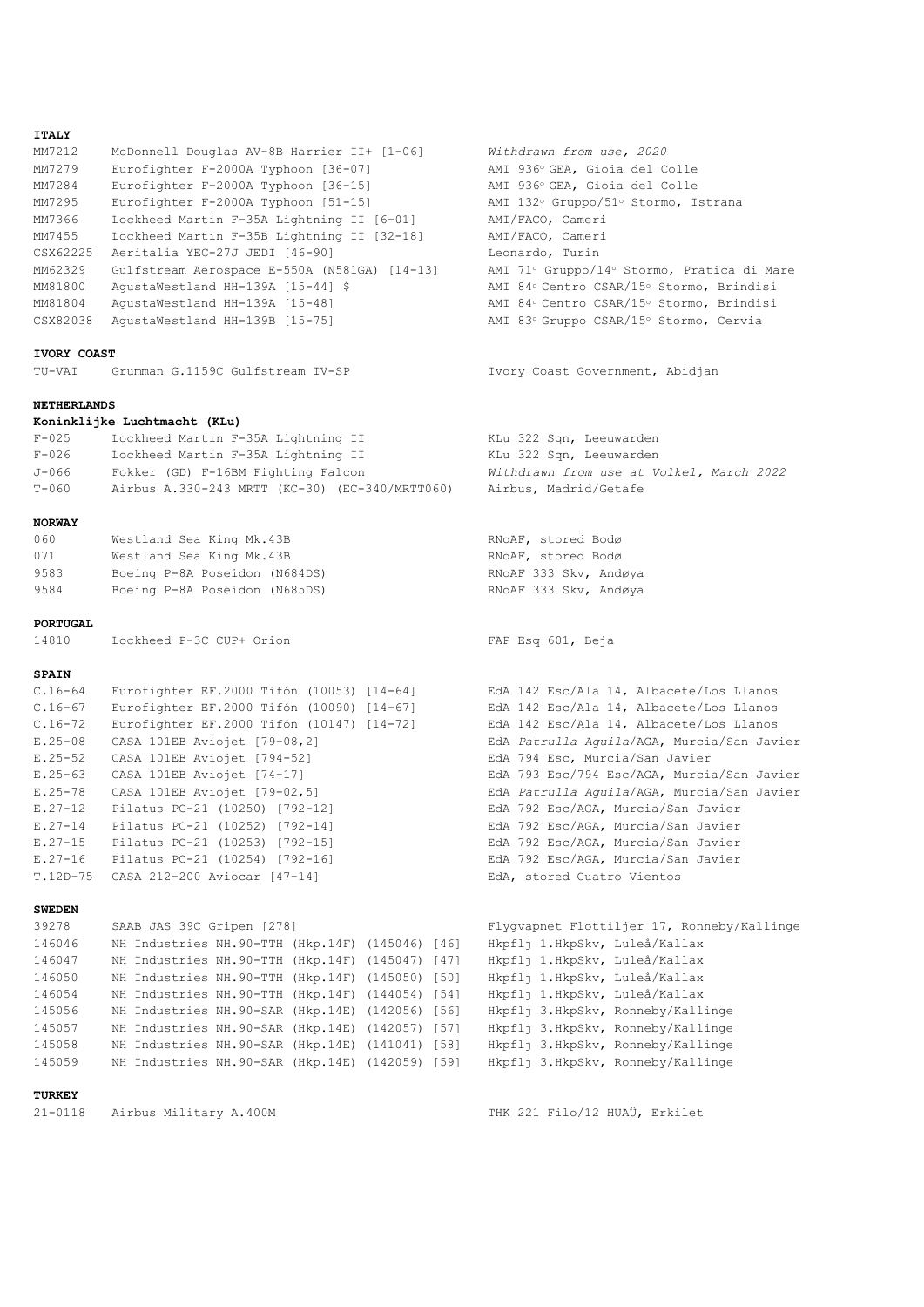# **US Military Aircraft Markings**

# **UK-based USAF Aircraft**

# **McDonnell Douglas F-15C Eagle/F-15D Eagle/F-15E Strike Eagle**

| 84-0015 McD F-15C Eagle                |                                                                                                                    | Returned to the USA, 2nd March 2022 |  |  |  |  |
|----------------------------------------|--------------------------------------------------------------------------------------------------------------------|-------------------------------------|--|--|--|--|
| 84-0019 McD F-15C Eagle [LN] $bk/v$    |                                                                                                                    | Returned to the USA, 2nd March 2022 |  |  |  |  |
| 84-0027 McD F-15C Eagle                |                                                                                                                    | Returned to the USA, 13 April 2022  |  |  |  |  |
| 84-0044 McD F-15D Eagle                |                                                                                                                    | Returned to the USA, 15 March 2022  |  |  |  |  |
| 84-0046 McD F-15D Eagle [LN] $bk/y$    |                                                                                                                    | Returned to the USA, 15 March 2022  |  |  |  |  |
| 86-0156 McD F-15C Eagle                |                                                                                                                    | Returned to the USA, 13 April 2022  |  |  |  |  |
| 86-0159 McD F-15C Eagle                |                                                                                                                    | Returned to the USA, 13 April 2022  |  |  |  |  |
| 86-0160 McD F-15C Eagle                |                                                                                                                    | Returned to the USA, 27 April 2022  |  |  |  |  |
| 86-0164 McD F-15C Eagle                |                                                                                                                    | Returned to the USA, 13 April 2022  |  |  |  |  |
| 86-0171 McD F-15C Eagle [LN] $bk/v$    |                                                                                                                    | Returned to the USA, 27 April 2022  |  |  |  |  |
| 86-0172 McD F-15C Eagle [LN] $bk/v$ \$ |                                                                                                                    | Returned to the USA, 27 April 2022  |  |  |  |  |
| 86-0175 McD F-15C Eagle                |                                                                                                                    | Returned to the USA, 13 April 2022  |  |  |  |  |
| 86-0178 McD F-15C Eagle [LN] $bk/v$    |                                                                                                                    | Returned to the USA, 27 April 2022  |  |  |  |  |
|                                        | Note: with F-15C 84-0001 now reported as being in use for ground instruction, this update records the departure of |                                     |  |  |  |  |
| all the remaining 493rd FS F-15s.      |                                                                                                                    |                                     |  |  |  |  |

### **Lockheed Martin F-35A Lightning II**

| 19-5492 Lockheed Martin F-35A Lightning II [LN] |  |                                                          | Delete - not for 48th FW          |
|-------------------------------------------------|--|----------------------------------------------------------|-----------------------------------|
|                                                 |  | 19-5493 Lockheed Martin F-35A Lightning II [LN] [493 FS] | USAF 495th FS/48th FW, Lakenheath |
| 19-5494 Lockheed Martin F-35A Lightning II [LN] |  |                                                          | Delete - not for 48th FW          |

#### **Boeing KC-135R Stratotanker/Boeing KC-135T Stratotanker**

00324 Boeing KC-135R Stratotanker (60-0324) [D] *r/w/bl* USAF 351st ARS/100th ARW, RAF Mildenhall

### **European-based USAF Aircraft**

#### **Sikorsky HH-60G Pave Hawk**

26353 Sikorsky HH-60G Pave Hawk (91-26353) [AV] *To the 309th AMARG, October 2021*

## **US-based USAF Aircraft**

# **Rockwell B-1B Lancer**<br>50059 Rockwell B 1B 1-4

| 50059 | Rockwell B-1B Lancer (85-0059) [DY] bl/w          |  |  | USAF 28th BS/7th BW, Dyess AFB, TX   |
|-------|---------------------------------------------------|--|--|--------------------------------------|
| 50061 | Rockwell B-1B Lancer (85-0061) [DY] bl/w          |  |  | USAF 28th BS/7th BW, Dyess AFB, TX   |
| 50089 | Rockwell B-1B Lancer (85-0089) [DY] bk/w [489 BG] |  |  | USAF 9th BS/7th BW, Dyess AFB, TX    |
| 60097 | Rockwell B-1B Lancer (86-0097) [DY] bk/w [9 BS]   |  |  | USAF 9th BS/7th BW, Dyess AFB, TX    |
| 60105 | Rockwell B-1B Lancer (86-0105) [DY] bl/w          |  |  | USAF 28th BS/7th BW, Dyess AFB, TX   |
| 60107 | Rockwell B-1B Lancer (86-0107) [DY] bl/w          |  |  | USAF 28th BS/7th BW, Dyess AFB, TX   |
| 60117 | Rockwell B-1B Lancer (86-0117) [WA] $y/bk$ [7 BW] |  |  | USAF 77th WPS/57th Wg, Dyess AFB, TX |
| 60119 | Rockwell B-1B Lancer (86-0119) [DY] bl/w          |  |  | USAF 28th BS/7th BW, Dyess AFB, TX   |

#### **Northrop B-2 Spirit**

90129 Northrop B-2 Spirit (89-0129) [WM] *Georgia* USAF 509th BW, Whiteman AFB, MO (damaged)

#### **Boeing E-3 Sentry**

 Boeing E-3B Sentry (71-1407) [OK] USAF 552nd ACW, Tinker AFB, OK Boeing E-3G Sentry (75-0560) [ZZ] *or* USAF 961st AACS/18th Wg, Kadena AB, Japan Boeing E-3B Sentry (77-0353) [ZZ] *or* USAF 961st AACS/18th Wg, Kadena AB, Japan Boeing E-3G Sentry (79-0001) [OK] *r* [552 ACW] USAF 964th AACS/552nd ACW, Tinker AFB, OK

#### **Boeing E-8C J-STARS**

12005 Boeing E-8C J-STARS (01-2005) [GA] *r/bk To 309th AMARG, March 2022*

#### **McDonnell Douglas KC-10A Extender**

90433 McDonnell Douglas KC-10A Extender (79-0433) *bl Preserved at Travis AFB, 2022*

#### **Boeing C-17A Globemaster III**

44129 Boeing C-17A Globemaster III (04-4129) *r/y* USAF 58th AS/97th AMW, Altus AFB, OK [97 AMW]

#### **Lockheed Martin F-22A Raptor**

01-4021 Lockheed Martin F-22A Raptor [TY] USAF 43rd FS/325th FW, Eglin AFB, FL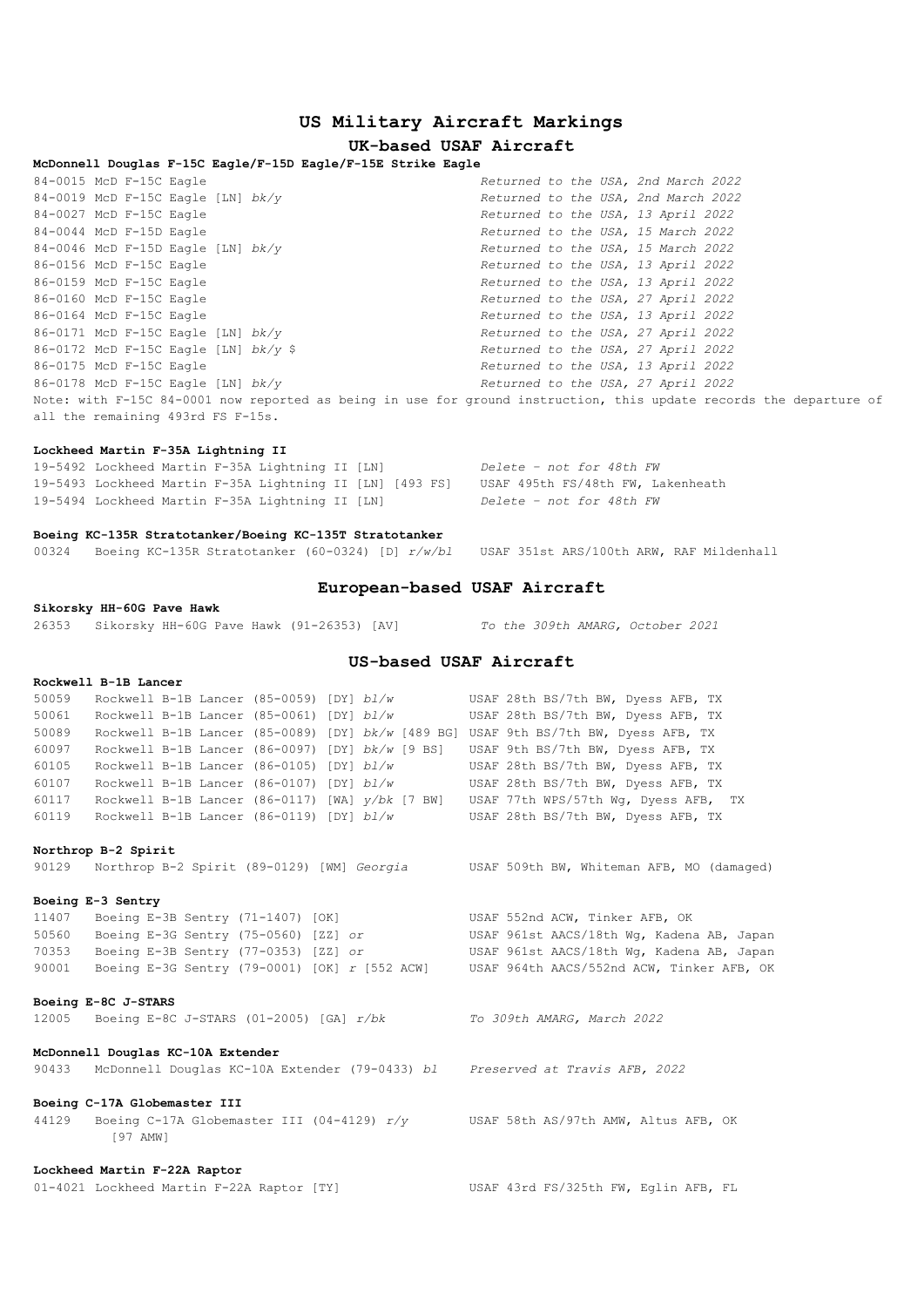04-4065 Lockheed Martin F-22A Raptor [OT] USAF 422nd TES/53rd Wg, Nellis AFB, NV 04-4070 Lockheed Martin F-22A Raptor [OT] USAF 422nd TES/53rd Wg, Nellis AFB, NV Note: 04-4065 wears the 'mirrored' markings and 04-4070 wears the 'tiled' markings.

#### **Boeing 767-2C/KC-46A Pegasus**

| 16060 | Boeing KC-46A Pegasus (N2013Z/21-46060) | USAF 305th AMW, McGuire AFB, NJ       |
|-------|-----------------------------------------|---------------------------------------|
| 86039 | Boeing KC-46A Pegasus (N1785B/18-46039) | USAF 56th ARS/97th AMW, Altus AFB, OK |
| 86040 | Boeing KC-46A Pegasus (N6018N/18-46040) | USAF 56th ARS/97th AMW, Altus AFB, OK |
| 86043 | Boeing KC-46A Pegasus (N1785B/18-46043) | USAF 56th ARS/97th AMW, Altus AFB, OK |
| 86045 | Boeing KC-46A Pegasus (N1794B/18-46045) | USAF 56th ARS/97th AMW, Altus AFB, OK |
| 86048 | Boeing KC-46A Pegasus (N1794B/18-46048) | USAF 56th ARS/97th AMW, Altus AFB, OK |
| 96061 | Boeing KC-46A Pegasus (N20144/19-46061) | USAF 305th AMW, McGuire AFB, NJ       |
| 96067 | Boeing KC-46A Pegasus (N1785B/19-46067) | USAF (on order)                       |
| 96068 | Boeing KC-46A Pegasus (N1794B/19-46068) | Boeing, Everett, for USAF             |
| 96069 | Boeing KC-46A Pegasus (N5014K/19-46069) | USAF (on order)                       |
|       |                                         |                                       |

#### **Lockheed C-130**

| 05931 | Lockheed HC-130J Combat King II (20-5931)          | USAF 415th SOS/58th SOW, Kirtland AFB, NM   |
|-------|----------------------------------------------------|---------------------------------------------|
| 05933 | Lockheed HC-130J Combat King II (20-5933)          | LMTAS, Marietta, GA                         |
| 05941 | Lockheed C-130J Hercules II (20-5941)              | LMTAS, Marietta, GA                         |
| 45800 | Lockheed MC-130J Commando II (14-5800)             | USAF 19th SOS/492nd SOW, Hurlburt Field, FL |
| 65851 | Lockheed C-130J-30 Hercules II (16-5851) bl/bk     | USAF 181st AS/136th AW, NAS Dallas, TX ANG  |
| 75897 | Lockheed C-130J-30 Hercules II (17-5897) $pr/v$    | USAF 130th AS/130th AW, Yeager Int'l,       |
|       |                                                    | Charleston, WV ANG                          |
| 85684 | Lockheed $C-130J-30$ Hercules II (08-5684) $si/bk$ | USAF 41st AS/19th AW Little Rock AFB, AR    |
| 85905 | Lockheed AC-130J Ghostrider (18-5905)              | USAF 17th SOS/27th SOW, Cannon AFB, NM      |
| 95924 | Lockheed MC-130J Commando II (19-5924)             | USAF 19th SOS/492nd SOW, Hurlburt Field, FL |
| 95928 | Lockheed $C-130J-30$ Hercules II (19-5928) $pr/v$  | USAF 130th AS/130th AW, Yeager Int'l,       |
|       |                                                    | Charleston, WV ANG                          |
| 95934 | Lockheed $C-130J-30$ Hercules II (19-5934) $pr/y$  | USAF 130th AS/130th AW, Yeager Int'l,       |
|       |                                                    | Charleston, WV ANG                          |

 Lockheed C-130J-30 Hercules II (19-5936) *bl/bk* USAF 181st AS/136th AW, NAS Dallas, TX ANG Note: The exact variant of C-130J 20-5941 is currently unclear.

## **Boeing C-135**

| 00324 |  |                                                     |  | Boeing KC-135R Stratotanker (60-0324) [D] $r/w/b1$ USAF 351st ARS/100th ARW, RAF Mildenhall, |
|-------|--|-----------------------------------------------------|--|----------------------------------------------------------------------------------------------|
|       |  |                                                     |  | UK                                                                                           |
| 00329 |  | Boeing KC-135R Stratotanker (60-0329) [HH] $v/bk$   |  | Preserved at Wright-Patterson AFB,                                                           |
|       |  |                                                     |  | April 2022                                                                                   |
| 00351 |  | Boeing KC-135R Stratotanker (60-0351) $y/r$ [97 OG] |  | USAF 54th ARS/97th AMW, Altus AFB, OK                                                        |
| 00360 |  | Boeing KC-135R Stratotanker (60-0360) y/bl          |  | USAF 6th ARW, MacDill AFB, FL                                                                |
| 23502 |  | Boeing KC-135R Stratotanker (62-3502)               |  | USAF 22nd ARW, McConnell AFB, KS                                                             |
| 23519 |  | Boeing KC-135R Stratotanker (62-3519)               |  | USAF 92nd ARW, Fairchild AFB, WA                                                             |
| 37978 |  | Boeing KC-135R Stratotanker (63-7978) $r/w$         |  | USAF 54th ARS/97th AMW, Altus AFB, OK                                                        |
| 38011 |  |                                                     |  | Boeing KC-135R Stratotanker (63-8011) $y/r$ [54 ARS] USAF 54th ARS/97th AMW, Altus AFB, OK   |
| 38027 |  | Boeing KC-135R Stratotanker (63-8027) $v/r$         |  | USAF 54th ARS/97th AMW, Altus AFB, OK                                                        |
| 71493 |  | Boeing KC-135R Stratotanker (57-1493) y/bl          |  | USAF 6th ARW, MacDill AFB, FL                                                                |
| 72605 |  | Boeing KC-135R Stratotanker (57-2605)               |  | USAF 92nd ARW, Fairchild AFB, WA                                                             |
| 72606 |  | Boeing KC-135R Stratotanker (57-2606) \$            |  | To 309th AMARG, 10 March 2022                                                                |
| 80023 |  | Boeing KC-135R Stratotanker (58-0023) v/bl          |  | USAF 6th ARW, MacDill AFB, FL                                                                |
| 80046 |  | Boeing KC-135T Stratotanker (58-0046) $v/r$         |  | USAF 54th ARS/97th AMW, Altus AFB, OK                                                        |
| 80103 |  | Boeing KC-135T Stratotanker (58-0103)               |  | USAF 92nd ARW, Fairchild AFB, WA                                                             |
|       |  |                                                     |  |                                                                                              |

# **US-based USN/USMC Aircraft**

|        | 168428 Boeing P-8A Poseidon (N392DS) [428] |  |  | USN VP-30, NAS Jacksonville, FL   |  |
|--------|--------------------------------------------|--|--|-----------------------------------|--|
| 168756 | Boeing P-8A Poseidon (N753DS) [LF-756]     |  |  | USN VP-16, NAS Jacksonville, FL   |  |
| 168761 | Boeing P-8A Poseidon (N771DS) [LF-761]     |  |  | USN VP-16, NAS Jacksonville, FL   |  |
| 168763 | Boeing P-8A Poseidon (N781DS) [LK-763]     |  |  | USN VP-26, NAS Jacksonville, FL   |  |
| 168849 | Boeing P-8A Poseidon (N785DS) [RC-849]     |  |  | USN VP-46, NAS Whidbey Island, WA |  |
| 168853 | Boeing P-8A Poseidon (N717DS) [853]        |  |  | USN VP-9, NAS Whidbey Island, WA  |  |
| 169002 | Boeing P-8A Poseidon (N934DS) [RD-002]     |  |  | USN VP-47, NAS Whidbey Island, WA |  |
| 169005 | Boeing P-8A Poseidon (N941DS) [005]        |  |  | USN VP-9, NAS Whidbey Island, WA  |  |
| 169008 | Boeing P-8A Poseidon (N944DS) [008]        |  |  | USN VP-46, NAS Whidbey Island, WA |  |
|        | 169327 Boeing P-8A Poseidon (N963DS) [384] |  |  | USN VPU-2, NAS Whidbey Island, WA |  |
|        |                                            |  |  |                                   |  |